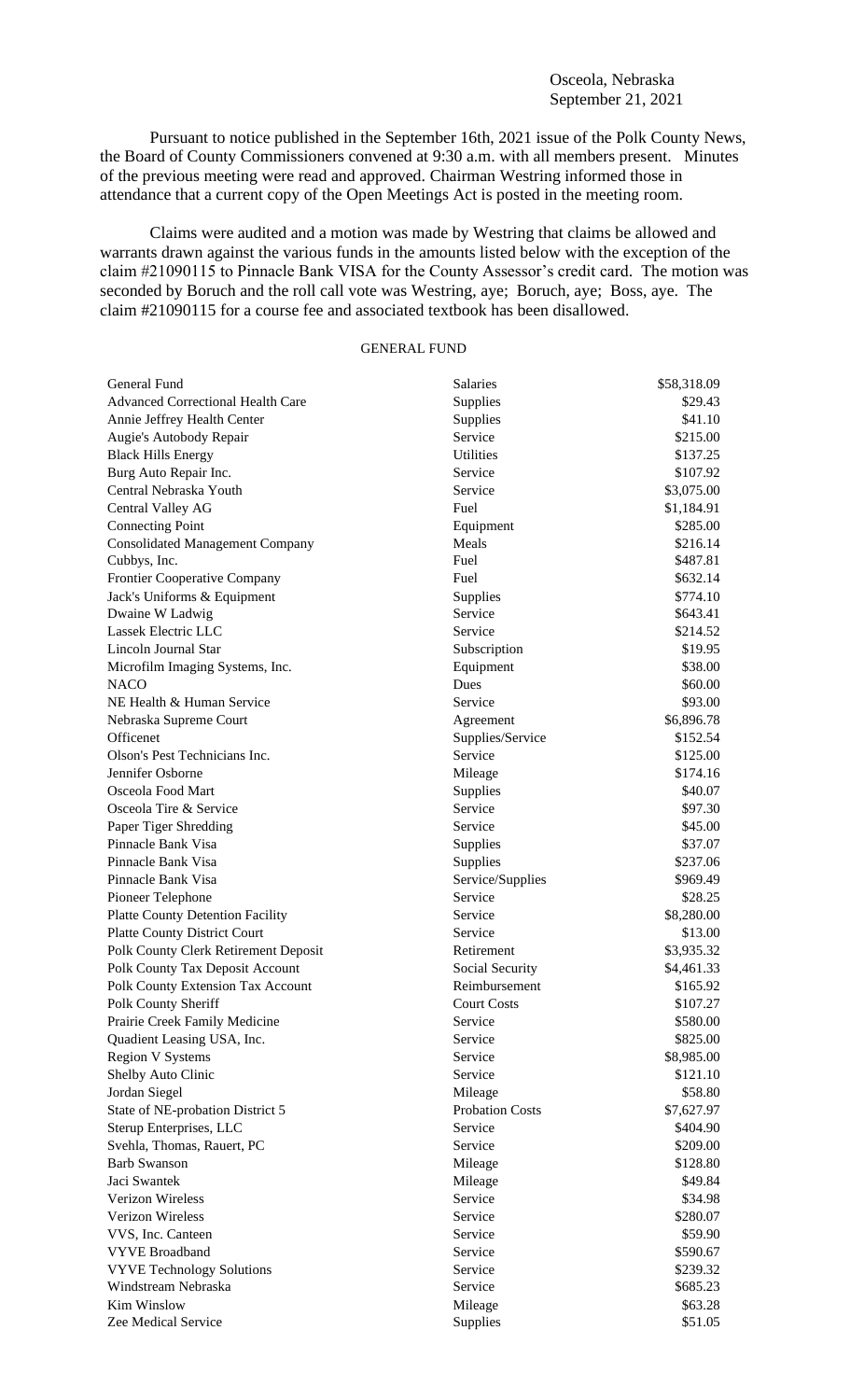## ROAD FUND

| Road Fund                           | <b>Salaries</b>            | \$27,973.51 |
|-------------------------------------|----------------------------|-------------|
| <b>Black Hills Energy</b>           | Fuels                      | \$90.61     |
| Allen Bower, Sr.                    | Mileage                    | \$12.32     |
| Central Valley AG                   | Supplies                   | \$461.81    |
| Dale R Johnson Enterprises          | Gravel and Borrow          | \$39,262.50 |
| Ericson Cash Hardware               | <b>Supplies</b>            | \$51.45     |
| <b>Frontier Cooperative Company</b> | Fuel                       | \$1,209.13  |
| Gary's Plumbing LLC                 | Supplies                   | \$23.52     |
| <b>GWORKS</b>                       | Fee                        | \$436.97    |
| Interstate Battery System of NE     | Parts                      | \$180.95    |
| John Deere Financial                | Supplies                   | \$263.22    |
| Johnson Sand & Gravel Co. Inc.      | Gravel and Borrow          | \$8,060.26  |
| Medical Enterprises Inc.            | Service                    | \$5.00      |
| Midwest Service & Sales Co.         | <b>Grader Blades/Posts</b> | \$5,168.11  |
| <b>NACO</b>                         | Registration               | \$40.00     |
| NMC, Exchange LLC                   | Parts/Labor                | \$9,277.23  |
| Officenet                           | Equipment                  | \$29.40     |
| Osceola Tire & Service              | Service                    | \$26.00     |
| Overland Sand & Gravel              | <b>Gravel and Borrow</b>   | \$23,465.84 |
| Polk Co. Clerk Retirement           | Retirement                 | \$1,793.18  |
| Polk County Clerk, Tax Account      | Social Security            | \$2,078.75  |
| Polk Light & Water                  | <b>Utilities</b>           | \$104.08    |
| <b>Rally Auto Parts</b>             | Parts/Supplies             | \$427.27    |
| <b>SAPP Bros.</b>                   | Fuel                       | \$13,297.06 |
| <b>Verizon Wireless</b>             | Service                    | \$64.29     |
| Vyve Broadband                      | Service                    | \$71.53     |
| Windstream Nebraska Inc.            | Service                    | \$246.66    |
|                                     |                            |             |

## SENIOR CITIZEN SERVICE CENTER FUND

| <b>VYVE Broadband</b>             | Service                 | 295.69     |  |
|-----------------------------------|-------------------------|------------|--|
| <b>INHERITANCE TAX FUND</b>       |                         |            |  |
| City of Osceola                   | Ambulance Subsidy       | \$2,000.00 |  |
| City of Stromsburg                | Ambulance Subsidy       | \$2,000.00 |  |
| DAS State Acctg-Central Finance   | <b>Computer Expense</b> | \$488.32   |  |
| MIPS Inc.                         | <b>Computer Expense</b> | \$289.20   |  |
| Osceola Public Library            | Library Subsidy         | \$2,500.00 |  |
| Polk Fire & Rescue District       | Ambulance Subsidy       | \$2,000.00 |  |
| Polk Public Library               | Library Subsidy         | \$2,500.00 |  |
| Riverside Technologies Inc.       | <b>Computer Expense</b> | \$626.08   |  |
| <b>Shelby Community Library</b>   | Library Subsidy         | \$2,500.00 |  |
| <b>Shelby Rural Fire District</b> | Ambulance Subsidy       | \$2,000.00 |  |
| <b>Stromsburg Public Library</b>  | Library Subsidy         | \$2,500.00 |  |

## 911 EMERGENCY MANAGEMENT FUND

| Windstream Nebraska Inc.                    | Service      | \$984.90 |  |  |
|---------------------------------------------|--------------|----------|--|--|
| <b>WEED FUND</b>                            |              |          |  |  |
| <b>Black Hills Energy</b>                   | Service      | \$37.94  |  |  |
| James Carlson                               | Refund       | \$80.00  |  |  |
| <b>Constellation Newenergy Gas Division</b> | Utilities    | \$9.49   |  |  |
| <b>Frontier Cooperative Company</b>         | Fuels        | \$643.12 |  |  |
| Osceola Tire & Service                      | Parts/Oil    | \$103.56 |  |  |
| Sterup Enterprises, LLC                     | Subscription | \$35.00  |  |  |

The Board approved the collateral pledged by Polk County banks and held in custody by the County Treasurer.

The following fees for the month of August were earned by the various offices and submitted to the County Treasurer. County Treasurer receipts show fees earned were credited to the appropriate county funds.